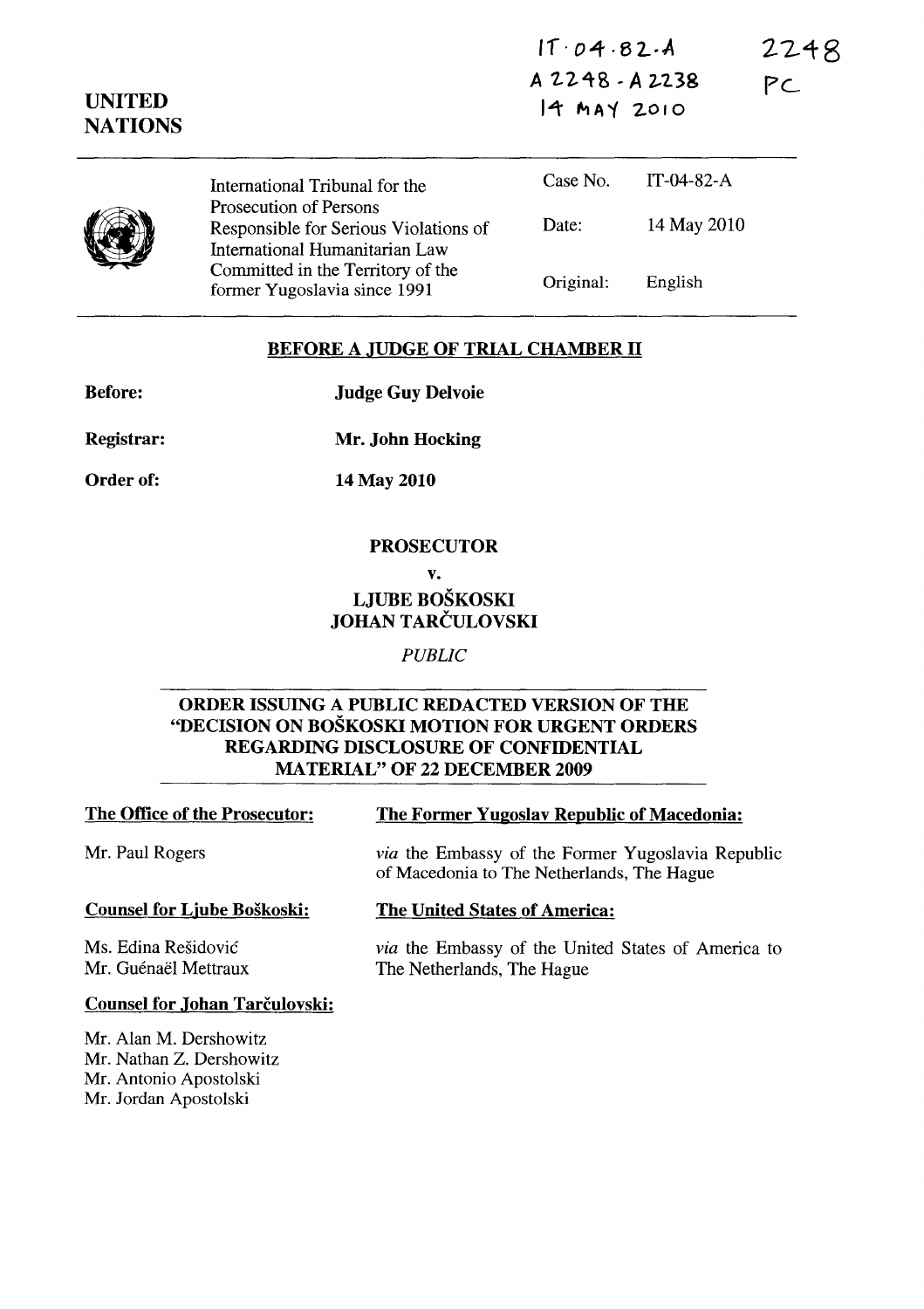**I, GUY DELVOIE,** Judge of the International Tribunal for the Prosecution of Persons Responsible for Serious Violations of International Humanitarian Law Committed in the Territory of the former Yugoslavia since 1991 ("Tribunal");

**NOTING** the "Decision on Boskoski Motion for Urgent Orders Regarding Disclosure of Confidential Material" issued confidentially by me in my capacity as then Duty Judge on 22 December 2009 ("Decision");

**CONSIDERING** that some of the information contained in the Decision is to remain confidential;

**HEREBY ISSUE** a public redacted version of the Decision.

Done in English and French, the English text being authoritative.

Dated this fourteenth day of May 20lO, The Netherlands. At The Hague, Hague, Judge

 $\overline{\phantom{a}}$ Judge Guy Delvoie

 $\frac{1}{\sqrt{2\pi}}$ 

/

**[Seal of the Tribunal]** 

/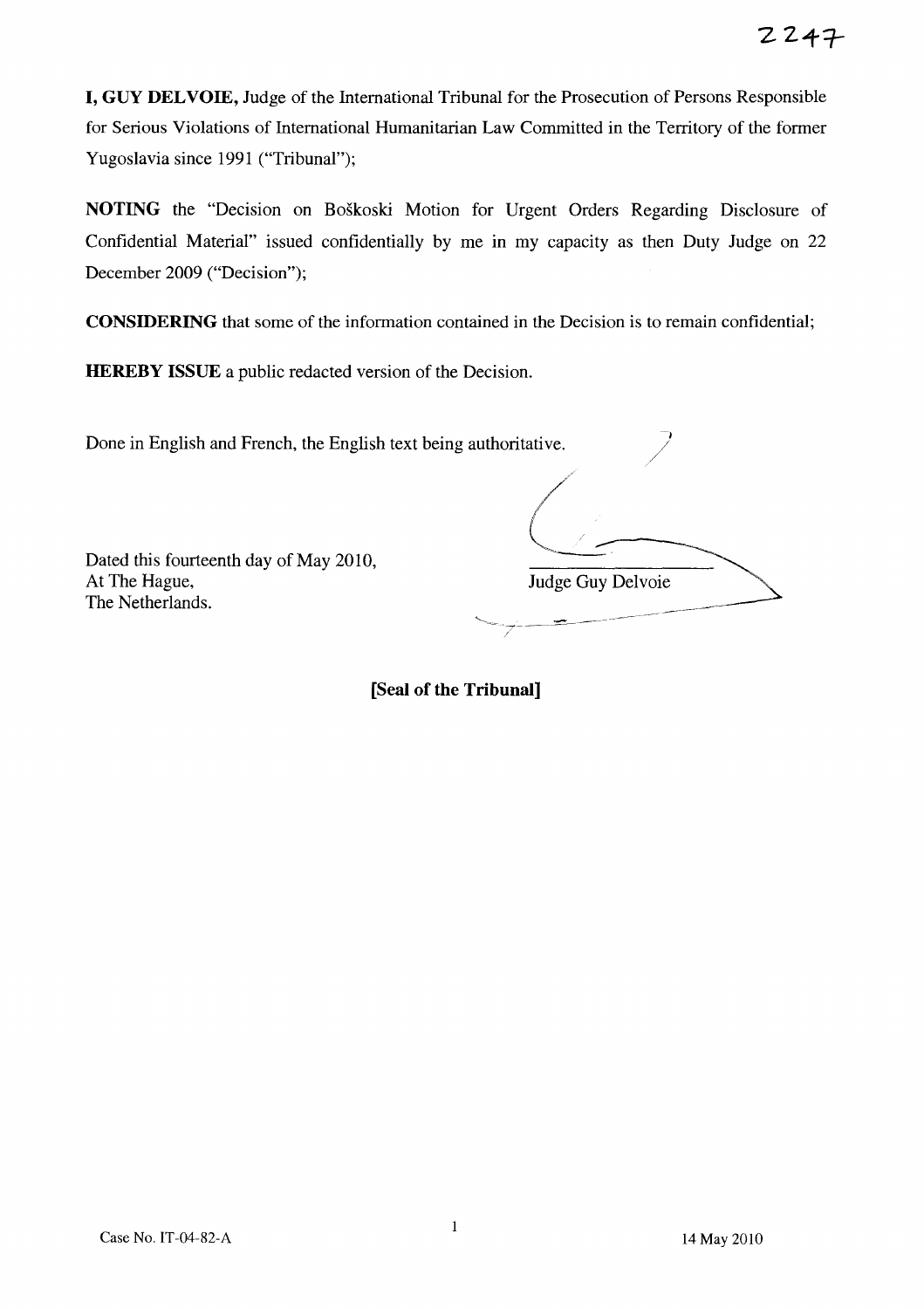2246

# **UNITED NATIONS**

|  | International Tribunal for the                                                                    |           | Case No. $IT-04-82-A$ |  |
|--|---------------------------------------------------------------------------------------------------|-----------|-----------------------|--|
|  | Prosecution of Persons<br>Responsible for Serious Violations of<br>International Humanitarian Law | Date:     | 22 December 2009      |  |
|  | Committed in the Territory of the<br>Former Yugoslavia since 1991                                 | Original: | English               |  |

## **BEFORE THE DUTY JUDGE**

**Before:** 

۱

**Judge Guy Delvoie, Duty Judge** 

**Registrar:** 

**Mr. John Hocking** 

**Decision of:** 

**22 December 2009** 

#### **PROSECUTOR**

#### **v.**

## **LJUBE BOSKOSKI JOHAN TARCULOVSKI**

## *PUBLIC REDACTED VERSION*

## **DECISION ON BOSKOSKI MOTION FOR URGENT ORDERS REGARDING DISCLOSURE OF CONFIDENTIAL MATERIAL**

## **The Office of the Prosecutor:**

Mr. Paul Rogers

#### **Counsel for Ljube Boskoski:**

Ms. Edina Residovic Mr. Guénaël Mettraux

**The Former Yugoslav Republic of Macedonia:** 

*via* the Embassy of the Former Yugoslavia Republic of Macedonia to The Netherlands, The Hague

#### **The United States of America:**

*via* the Embassy of the United States of America to The Netherlands, The Hague

#### **Counsel for Johan Tarčulovski:**

Mr. Alan M. Dershowitz Mr. Nathan Z. Dershowitz Mr. Antonio Apostolski Mr. Jordan Apostolski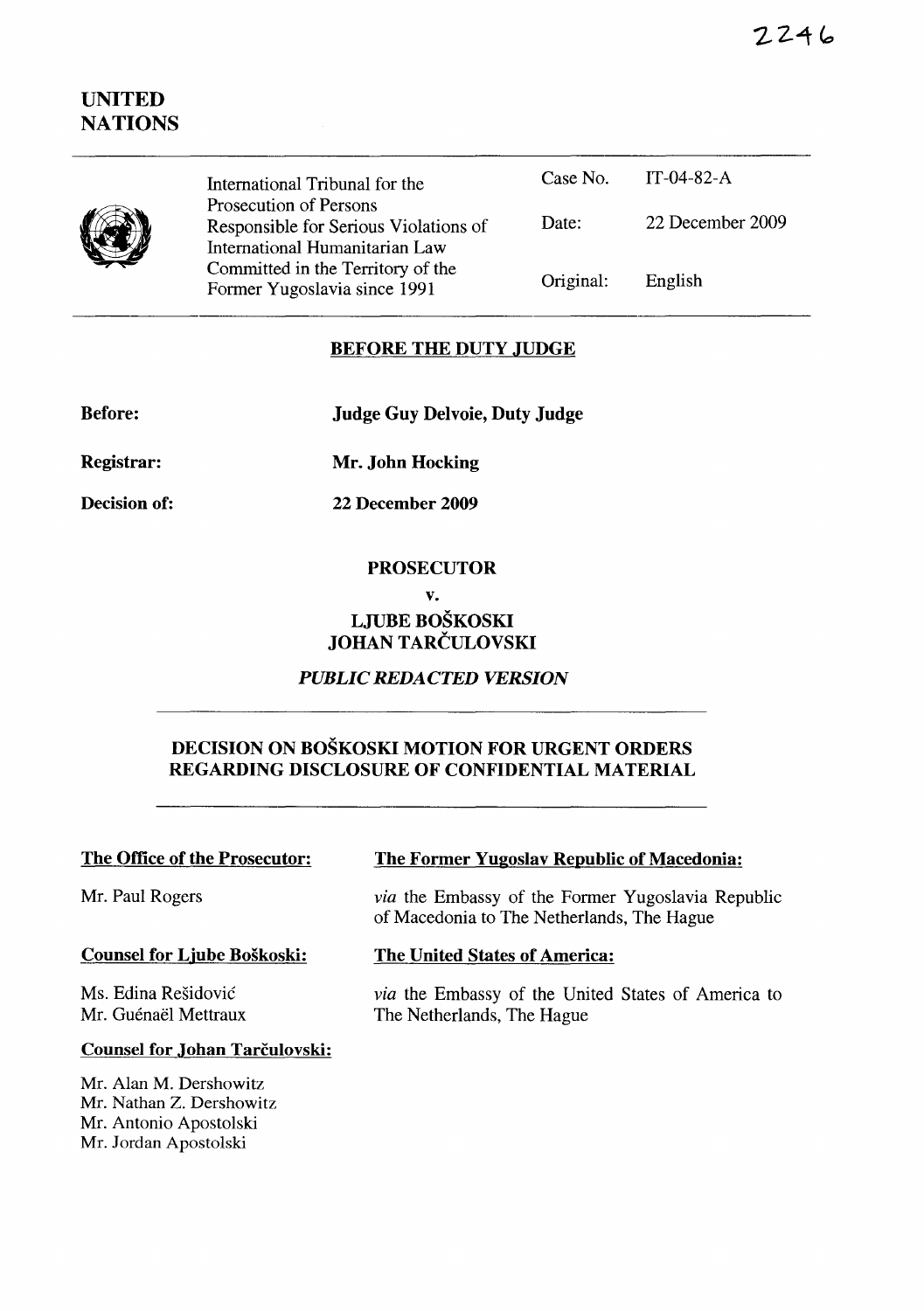1. **I, Guy DELVOIE,** Judge of the International Tribunal for the Prosecution of Persons Responsible for Serious Violations of International Humanitarian Law Committed in the Territory of the former Yugoslavia since 1991 ("Tribunal"), acting in my current capacity as Duty Judge in accordance with Rule 28 of the Rules of Procedure and Evidence ("Rules"), am seised of the "Boskoski Motion for Urgent Orders Regarding Disclosure of Confidential Material with *Ex Parte* Annexes A through 1", filed confidentially and partly *ex parte* by Ljube Boskoski ("Boskoski") on 7 December 2009 ("Motion").

#### A. **Background**

2. On 22 April 2005, the Prosecution filed before Trial Chamber 11 hearing the case of *Prosecutor* v. *Ljube Boskoski and lohan Tarculovski* ("Trial Chamber") a motion seeking protective measures for material that would be disclosed to the Defence pursuant to its obligations under Rules 66 and 68 of the Rules. $<sup>1</sup>$ </sup>

3. On 28 April 2005, an Interim Decision was delivered by the Pre-Trial Judge ordering the Prosecution to comply with its disclosure obligations by 1 May 2005, while also ordering that the Defence teams and their staff may not disclose any of the material to the public.<sup>2</sup> The Prosecution subsequently filed a Notice of Compliance on 3 May 2005 informing the Trial Chamber that it had disclosed the material to the Defence in compliance with the Interim Decision ("May 2005 disclosure").<sup>3</sup> The Notice of Compliance also included non-disclosure agreements signed personally by Boškoski and Johan Tarčulovski ("Tarčulovski").

4. On 20 June 2005, the Pre-Trial Judge rendered a decision granting the Prosecution's Protective Measures Motion in part and ordering that the Defence shall not in any way, disclose to the public any of the material which was provided by the Prosecution except that which may be reasonably necessary for the preparation and presentation of a defence case.<sup>4</sup> The Pre-Trial Judge also considered that there was no need for every member of a Defence team to sign a nondisclosure agreement in light of the obligations of counsel under the Code of Professional

<sup>1</sup>*Prosecutor* v. *Ljube Boskoski and lohan Tarculovski,* Case No. IT-04-82-PT, Urgent Prosecution's Motion for Protective Measures for Victims and Witnesses with Confidential and *Ex Parte* Annex A, 22 April 2005 ("Protective Measures Motion").

<sup>2</sup>*Prosecutor* v. *Ljube Boskoski and lohan Tarculovski,* Case No. IT-04-82-PT, Interim Decision on Prosecution's Motion for Protective Measures for Victims and Witnesses, 28 April 2005 ("Interim Decision"), pp. 2-3.

<sup>3</sup>*Prosecutor* v. *Ljube Boskoski and lohan Tarculovski,* Case No. IT-04-82-PT, Prosecution's Notice of Compliance with Disclosure Obligations Pursuant to Rule 66(A)(i) with Confidential Attachment 1, 3 May 2005.

<sup>4</sup>*Prosecutor* v. *Ljube Boskoski and lohan Tarculovski,* Case No. IT-04-82-PT, Decision on Prosecution's Motion for Protective Measures for Victims and Witnesses, 20 June 2005, para. 4, p. 6, ("First Decision on Protective Measures").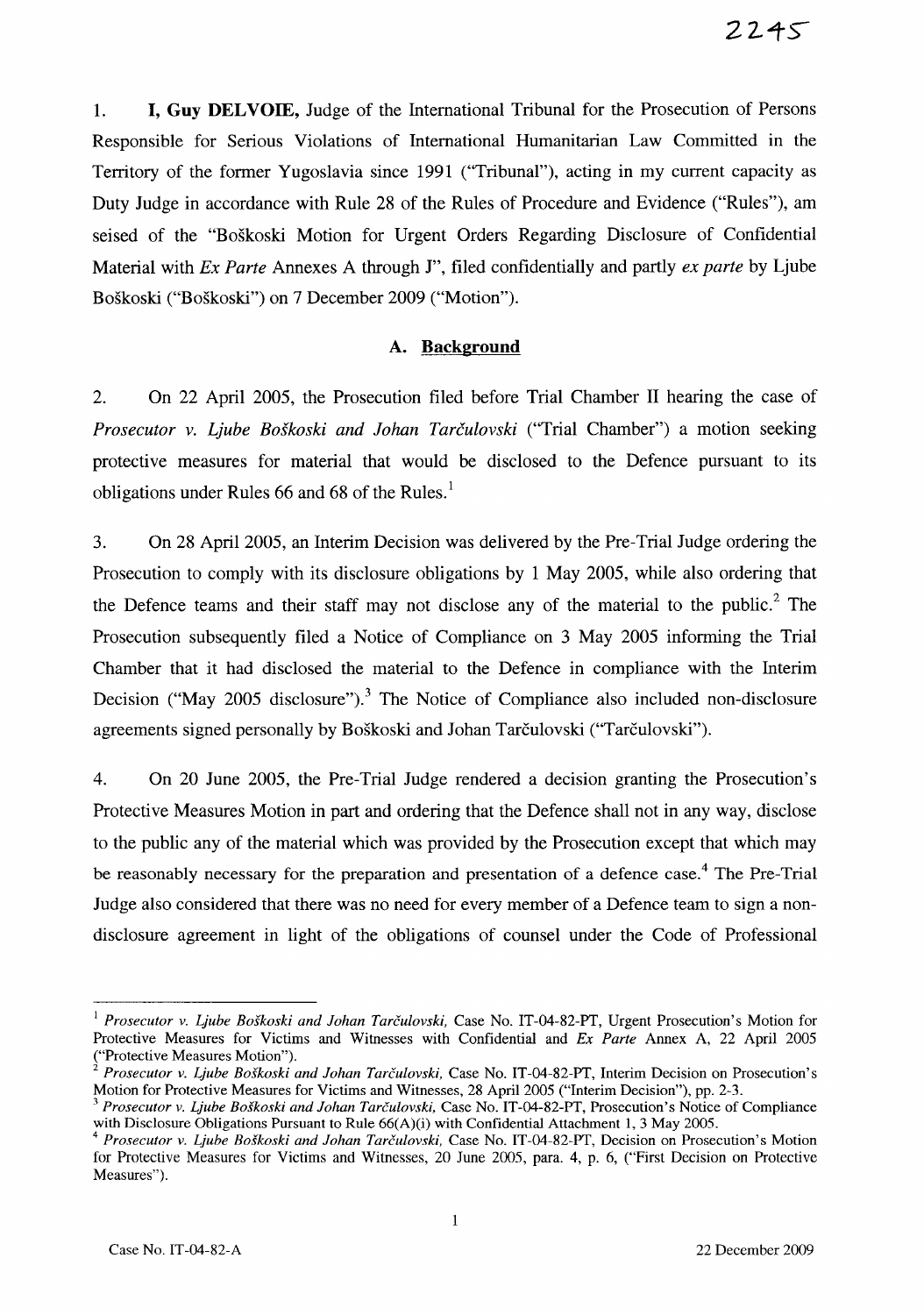Conduct for Defence Counsel Appearing before the Tribunal, Rule 77 of the Rules and other protective measures ordered in the decision.<sup>5</sup>

5. On 17 August 2005, the Pre-Trial Judge granted in part a motion filed by the Prosecution on 7 July 2005, requesting further protective measures for the material disclosed by the Prosecution to the Defence.<sup>6</sup> The Pre-Trial Judge noted that those measures previously granted remain in force, while ordering that any member of the public, including the media and relatives and associates of Boškoski and Tarčulovski, is prohibited from disclosing and/or publishing any material or information subject to protective measures aside from material which may become public during open session proceedings.<sup>7</sup>

6. On 23 November 2009, Boskoski informed his counsel that [REDACTED] had aired a portion of [REDACTED] ("Video").<sup>8</sup> Excerpts of this Video have been made publicly available on the website of [REDACTED].<sup>9</sup> It came to the attention of Boškoski's counsel that portions of the same Video was also posted on the website of  $[REDACTED]$ .<sup>10</sup> This Video was included in the May 2005 disclosure by the Prosecution to the Defence as [REDACTED], but was never used or tendered as an exhibit in the proceedings at the Tribunal.<sup>11</sup> Following the receipt of this information counsel for Boskoski, on 23 and 24 November 2009, immediately informed the Registry and the Prosecution of the publication of this Video in the media.<sup>12</sup> On 6 December 2009, the Defence was informed of further distribution of this material to the public.<sup>13</sup>

7. On 30 November 2009, the Registry sent letters to both [REDACTED] and [REDACTED] requesting removal of the Video from their websites. 14 On 4 December 2009, the

<sup>&</sup>lt;sup>5</sup> First Decision on Protective Measures, p. 4.

*<sup>6</sup> Prosecutor v. Ljube Boskoski and lohan Tarculovski,* Case No. IT-04-82-PT, Prosecution's Motion Seeking Further Protective Measures for Victims and Witnesses with Confidential Annexes A & B, 7 July 2005.

<sup>7</sup>*Prosecutor v. Ljube Boskoski and lohan Tarculovski,* Case No. IT-04-82-PT, Decision on "Prosecution's Motion Seeking Further Protective Measures for Victims and Witnesses with Confidential Annexes A & B", 17 August 2005, pp. 4-5 ("Second Decision on Protective Measures").

<sup>8</sup> Motion, para. 8.

<sup>9 [</sup>REDACTED]. *See* also Prosecution Response to *Boskoski* Confidential Motion for Urgent Orders Regarding Disclosure of Confidential Material, 17 December 2009 ("Response"), para. 2; Letter from the Lead Counsel for Boskoski, Ms. Edina Residovic, to the Registrar of the Tribunal, 23 November 2009 ("Boskoski Counsel's Letter to the Registrar"), included in Annex I of the Registry Submission Pursuant to Rule 33(B), 16 December 2009 (Signed 15 December 2009) ("Registry Submission").

<sup>&</sup>lt;sup>10</sup> [REDACTED]. *See* also Response, para. 2; Boškoski Counsel's Letter to the Registrar, included in Annex I of the Registry Submission.

<sup>&</sup>lt;sup>11</sup> Motion, para. 8; Response, para. 2; Boškoski Counsel's Letter to the Registrar, included in Annex I of the Registry Submission.

<sup>&</sup>lt;sup>12</sup> Motion, para. 9.

<sup>&</sup>lt;sup>13</sup> Motion, para. 11.

<sup>&</sup>lt;sup>14</sup> Registrar's Letter to [REDACTED] and Registrar's Letter to [REDACTED], both dated 30 November 2009, included in Annex III of the Registry Submission.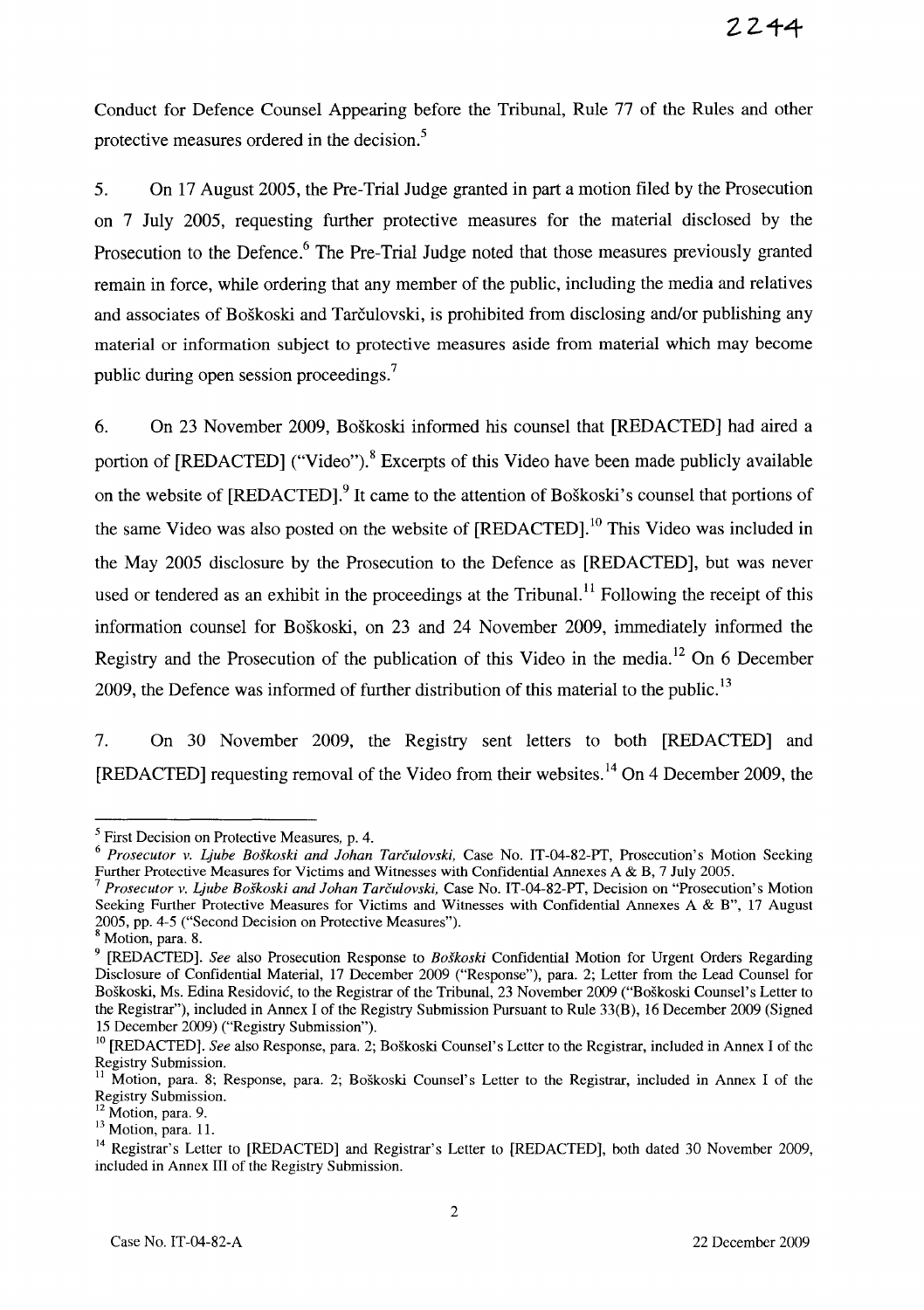Registry informed the Appeals Chamber of the action taken by way of an internal memorandum.<sup>15</sup> [REDACTED].<sup>16</sup> On 15 December 2009, pursuant to Rule 33(B) of the Rules, the Registry filed before the Appeals Chamber a submission reporting these developments.<sup>17</sup>

8. On 7 December 2009, Boskoski filed the instant Motion for urgent orders with respect to the disclosure of the Video before the Appeals Chamber. On 17 December 2009, the Prosecution confidentially filed its Response, partly opposing the Motion.

#### **B. Submissions of the parties**

9. Boskoski submits that as the aired Video forms part of the May 2005 disclosure, it is covered by protective measures on the confidentiality of the material granted in the Interim Decision and the First and Second Decisions on Protective Measures (collectively, "Protective Measures Decisions").<sup>18</sup> He also contends that the publication of this confidential material coincides with a media campaign directed against him, which has been ongoing throughout the appeal proceedings.<sup>19</sup> While Boškoski is not aware of the origin of the disclosure of the confidential material, it is submitted that these recent events have created a risk of interference with the appeal proceedings as well as a threat to the well-being of Boškoski and his family.<sup>20</sup> While Boskoski does not assert that all of the surrounding events are seamlessly related, he points to [REDACTED] as indications of a grave scenario.<sup>21</sup>

10. Boskoski therefore requests the Appeals Chamber to make a number of orders with a view to cure the improper disclosure of confidential material while ensuring the safety of Boškoski and his family.<sup>22</sup> More specifically, he requests the Appeals Chamber to:

(i) remind all parties and those with access to confidential documents covered by the Protective Measures Decisions, of their obligation to refrain from communicating any of these documents or their content to the public, and that such disclosure might amount to contempt of court pursuant to Rule 77 of the Rules;

<sup>&</sup>lt;sup>15</sup> Internal Memorandum of the Deputy Registrar to Judges Patrick Robinson, Mehmet Güney, Liu Danqun, Andresia Vaz and Theodor Meron, 4 December 2009 ("Internal Memorandum of the Deputy Registrar"), included in Appendix I of the Registry Submission.

<sup>&</sup>lt;sup>16</sup> [REDACTED].

<sup>&</sup>lt;sup>17</sup> Registry Submission.

<sup>&</sup>lt;sup>18</sup> Motion, para. 8. *See* Interim Decision; First Decision on Protective Measures; Second Decision on Protective Measures.

<sup>&</sup>lt;sup>19</sup> Motion, para. 12.

 $20$  Motion, para. 12.

<sup>21</sup> Motion, paras 8, 10, 12.

<sup>22</sup> Motion, para. 15.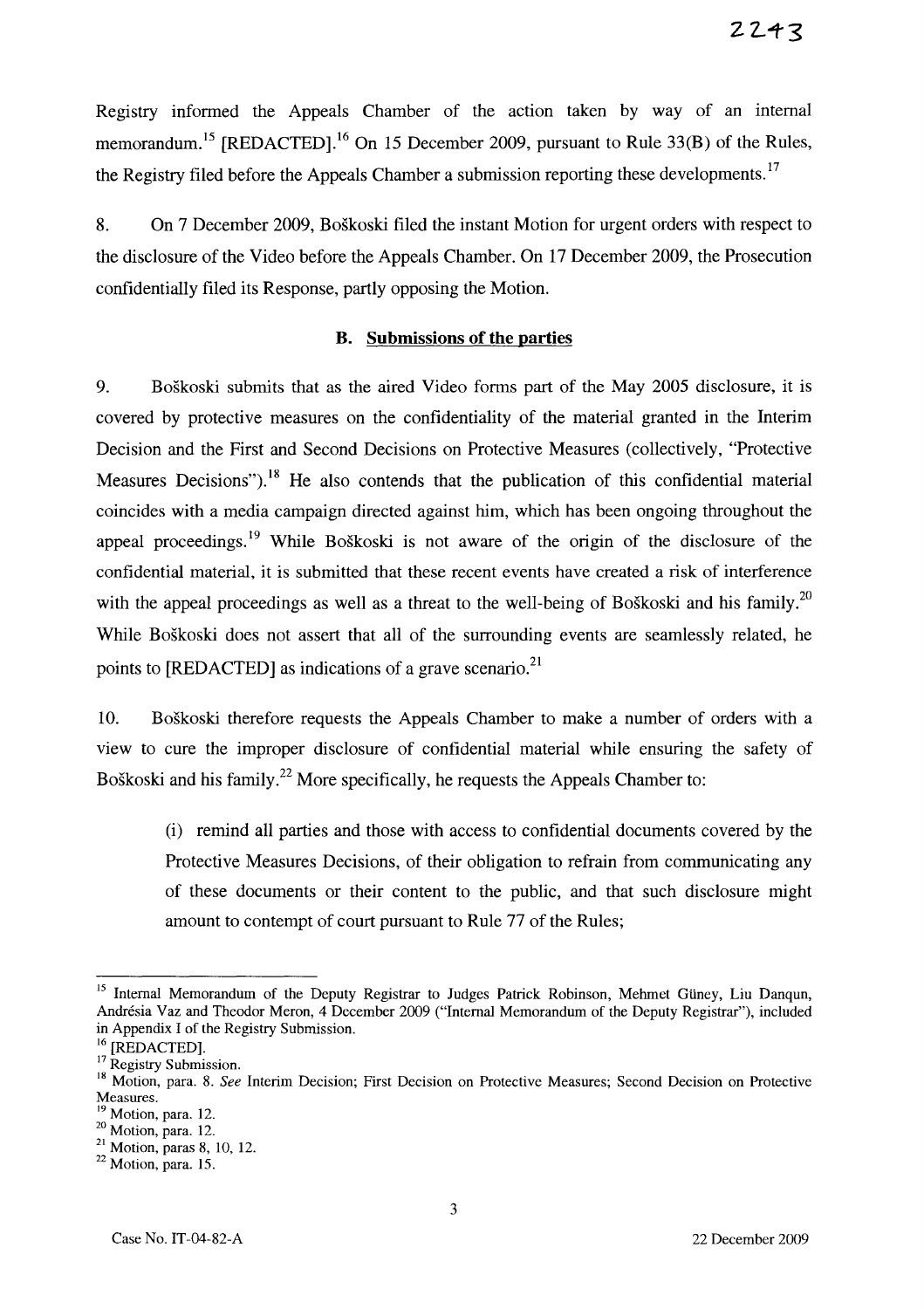(ii) order the above mentioned two media outlets which have broadcasted the Video to immediately remove it from their websites and from any other record accessible to the public, immediately return to the Registry the original copy of the Video which they received and destroy all copies made of it which are in their possession;

(iii) remind media outlets that any use of the Video and other material covered by the Protective Measures Decisions might expose them to contempt proceedings pursuant to Rule 77 of the Rules;

(iv) assign a person or entity to investigate the circumstances in which the Video was disclosed to the two media outlets, and remind the Macedonian authorities of their obligation to provide all necessary measures to the person or entity who will investigate the matter; and

(v) request the authorities of the Former Yugoslav Republic of Macedonia ("FYROM") to take all necessary measures to protect Boskoki and his family and guarantee their physical well-being.

11. In its Response, the Prosecution confirms that the Video - protected material - remained publicly available on both [REDACTED] and [REDACTED] websites as of 17 December  $2009<sup>23</sup>$  The Prosecution agrees that if the Appeals Chamber is satisfied that the protected material has been broadcast and that the two media outlets have failed to voluntarily remove the material from the public domain, it should be addressed by an order of the Appeals Chamber.<sup>24</sup>

12. The Prosecution, however, submits that such an order should be "limited and specific".<sup>25</sup> While it generally agrees with the contents of the requested order (ii) above,<sup>26</sup> it submits that the parties to these proceedings are already subject to orders prohibiting the publication of confidential material, $27$  and therefore a reminder to the parties in this regard would serve no useful purpose.<sup>28</sup> The Prosecution also contends that a general reminder to media outlets regarding the publication of protected material and the associated consequence of contempt of

<sup>23</sup> Response, paras 2, 6.

<sup>&</sup>lt;sup>24</sup> Response, para. 3.

<sup>25</sup> Response, para. 7.

<sup>&</sup>lt;sup>26</sup> Response, para. 7. The Appeals Chamber notes that the Prosecution suggests that the Video should be returned not only to the Registry but also to the Office of the Prosecutor.

*<sup>27</sup> See Protective Measures Decisions.* 

<sup>28</sup> Response, para. 8.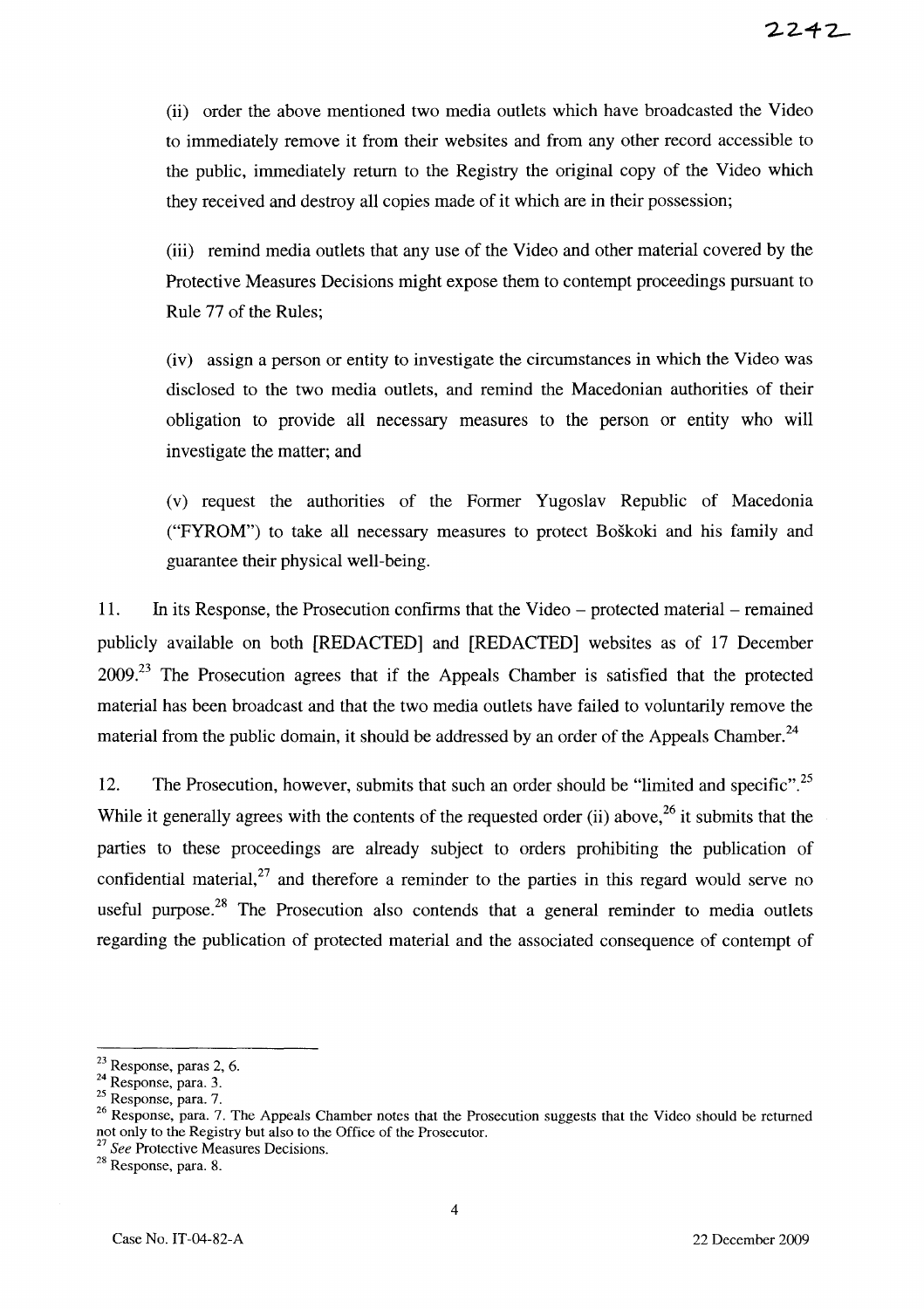the Tribunal would be too broad and imprecise, while submitting that such an order limited to the two alleged broadcasters and the Video in question would be appropriate.<sup>29</sup>

13. The Prosecution further states that it opposes the immediate issuance of any order or reminder to the FYROM authorities directing them to institute "all necessary measures" for the protection of Boškoski and his family, as premature and unjustified.<sup>30</sup> In this regard, the Prosecution contends that the jurisdiction of the Tribunal to issue an order requiring "all necessary measures" for the security of an accused remains unsettled, and that there is no precedent in which binding orders related to protective measures for those who are not victims or witnesses were directed to a sovereign State.<sup>31</sup> The Prosecution further submits that even if such orders could be issued by this Tribunal, Boskoski has failed to comply with the requirements under Article 29 of the Statute of the Tribunal ("Statute") with regard to an application for State assistance. According to the Prosecution, such requirements include: that requests for State assistance must be specific, relevant, necessary and achievable; and that orders to a State should be used only when cooperative processes have been exhausted. $32$ 

#### C. **Preliminary Issue**

14. At the outset, I note that while the Motion was filed within normal Registry hours, the Appeals Chamber is currently unavailable. I am satisfied as to the urgency of this application and will deal with this matter pursuant to Rule 28(D)(ii) of the Rules.

#### **D. Discussion**

15. Pursuant to Article 20(1) of the Statute and Rules 54, 75 and 107 of the Rules, the Appeals Chamber may issue such orders as are necessary to ensure the cessation of the publication of information which is in violation of an order of a Chamber.<sup>33</sup> Furthermore, pursuant to Rules 77 and 107 of the Rules, when the Appeals Chamber has reason to believe that

<sup>29</sup> Response, para. 9.

<sup>30</sup> Response, para. 1l.

<sup>31</sup> Response, paras 11-15.

<sup>&</sup>lt;sup>32</sup> Response, paras 11, 16-22. In this regard, the Prosecution notes that Boškoski has failed to show that FYROM authorities have responded inadequately to the perceived safety threats. Further, the Prosecution highlights the fact that Boskoski does not assert that all reported incidents are related to the proceedings of the Tribunal or the disclosure of the confidential material.

<sup>33</sup>*See Prosecutor* v. *Tihomir Blaskic,* Case No. IT-95-14-A, Order for the Immediate Cessation of Violations of Protective Measures for Witnesses, 2 December 2004, pp. 2-3; *Prosecutor* v. *Slobodan Milosevic,* Case No. IT-02- 54-T, Order for the Immediate Cessation of Violations of Protective Measures for Witnesses, IS June 2002, p. 3; *Prosecutor* v. *Tihomir Blaskic,* Case No. IT -95-14-T, Order for the Immediate Cessation of Violations of Protective Measures for Witnesses, 1 December 2000, p. 1.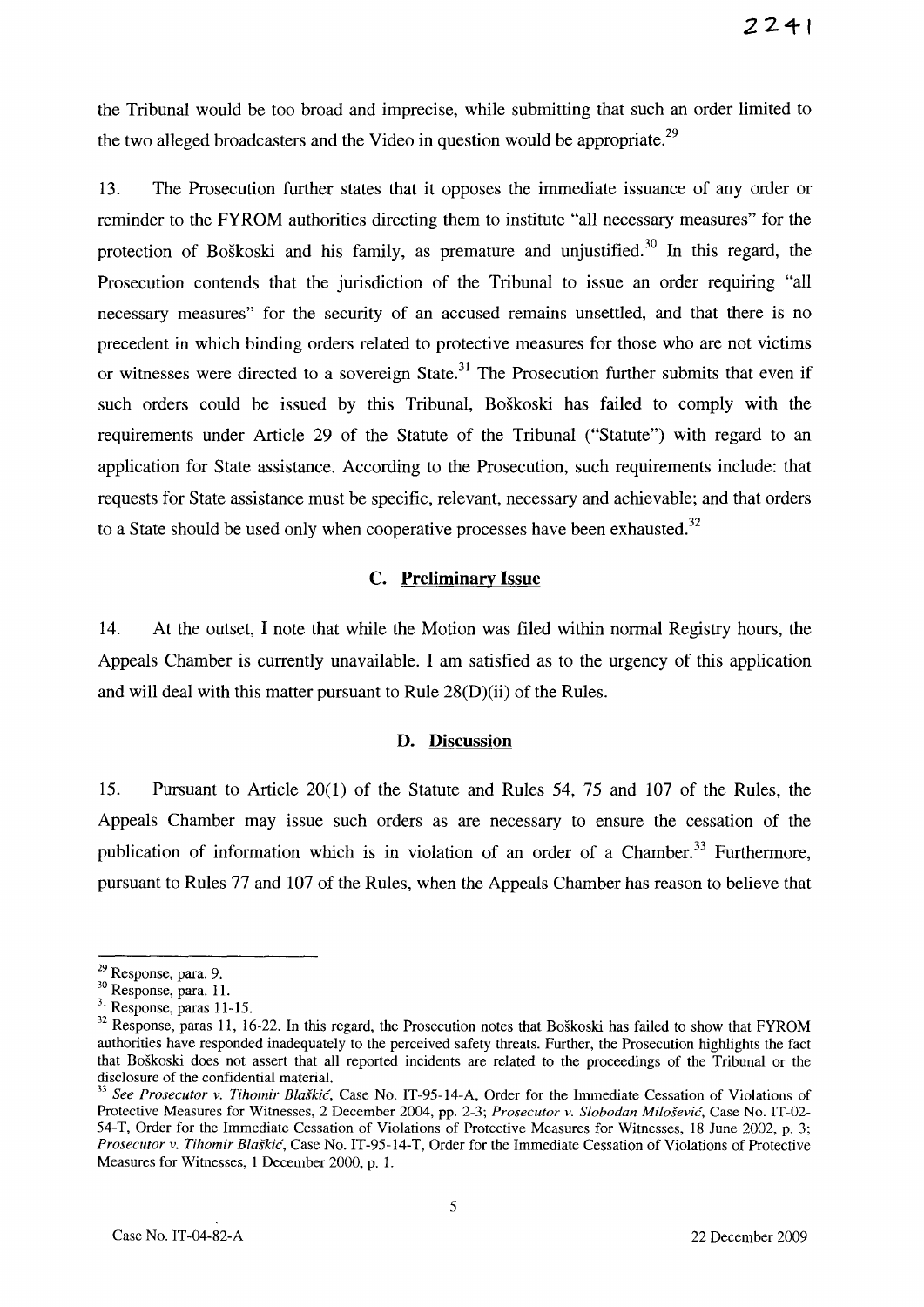a person may be in contempt of the Tribunal by disclosing information in violation of an order of a Chamber, it may direct the Registrar to appoint an *amicus curiae* to investigate the matter.

16. I recall that the Second Decision on Protective Measures affirmed the safeguards put in place by the First Decision on Protective Measures, while additionally ordering that "[a]ny member of the public (including e.g. the media as well as relatives and associates of the accused)<sup>34</sup> is prohibited from disclosing and/or publishing any material, or information contained therein, which is subject to a protective measures order in this case, except as such material may become public in the course of public and open session proceedings in this case".<sup>35</sup> Both the First and Second Protective Measures Decisions stated that "any breach of these decisions shall be dealt with in accordance with Rule  $77$ " of the Rules.<sup>36</sup>

17. The supporting documentation in the Motion and the Registry Submission, as well as the Prosecution's submission in its Response, show that the confidential Video subject to the protective measures granted in the Protective Measures Decisions was indeed disclosed by an unknown source and subsequently published by [REDACTED] and [REDACTED]. I also note that the Registry has sent letters to both organisations requesting removal of the Video from their websites and stating that distribution or publication of the confidential material to the public is a violation of orders of the Tribunal.<sup>37</sup> As of today, 22 December 2009, at 8:30 hours, the confidential material in question has not been removed from the public domain.<sup>38</sup>

18. In view of the duty to respect protective measures imposed by the Tribunal, I consider that the disclosure by any means of the material protected as confidential pursuant to orders of the Trial Chamber shall cease immediately. Furthermore, given that the disclosure of this

<sup>35</sup> Second Decision on Protective Measures, pp 4-5.

<sup>&</sup>lt;sup>34</sup> Definition set out in the First Decision on Protective Measures, para. 1, p. 5: "the public' means and includes all persons, governments, organisations, entities, clients, associations, groups and media, other than the judges and staff of the Tribunal Chambers and Registry, the Prosecution, and the Defence, as defined above. 'The public' specifically includes, without limitation, family, friends and associated of each accused, the media, the accused in other cases or proceedings before the Tribunal and/ or national courts, and defence counsel in other cases or proceedings before the Tribunal and/ or national courts;"; "the media' means all video, audio, electronic and print media personnel, including journalists, reporters, authors, television and radio personnel, their agents and representatives;" "'material' means all information including statements, documents, videos, photographs and any other data sources whatsoever whether in hard copy or electronic formaL"

 $36$  First Decision on Protective Measures, p. 7; Second Decision on Protective Measures, p. 5.

<sup>&</sup>lt;sup>37</sup> Registrar's Letter to [REDACTED] and Registrar's Letter to [REDACTED], both dated 30 November 2009, included in Annex III of the Registry Submission. I note that the Registry, by way of informal communication on 22 December 2009, has confirmed that no action has been taken by the respective media outlets regarding the request for removal of the Video.

<sup>38 [</sup>REDACTED] (visited at 8:30 on 22 December 2009).

<sup>[</sup>REDACTED] (visited at 8:30 on 22 December 2009).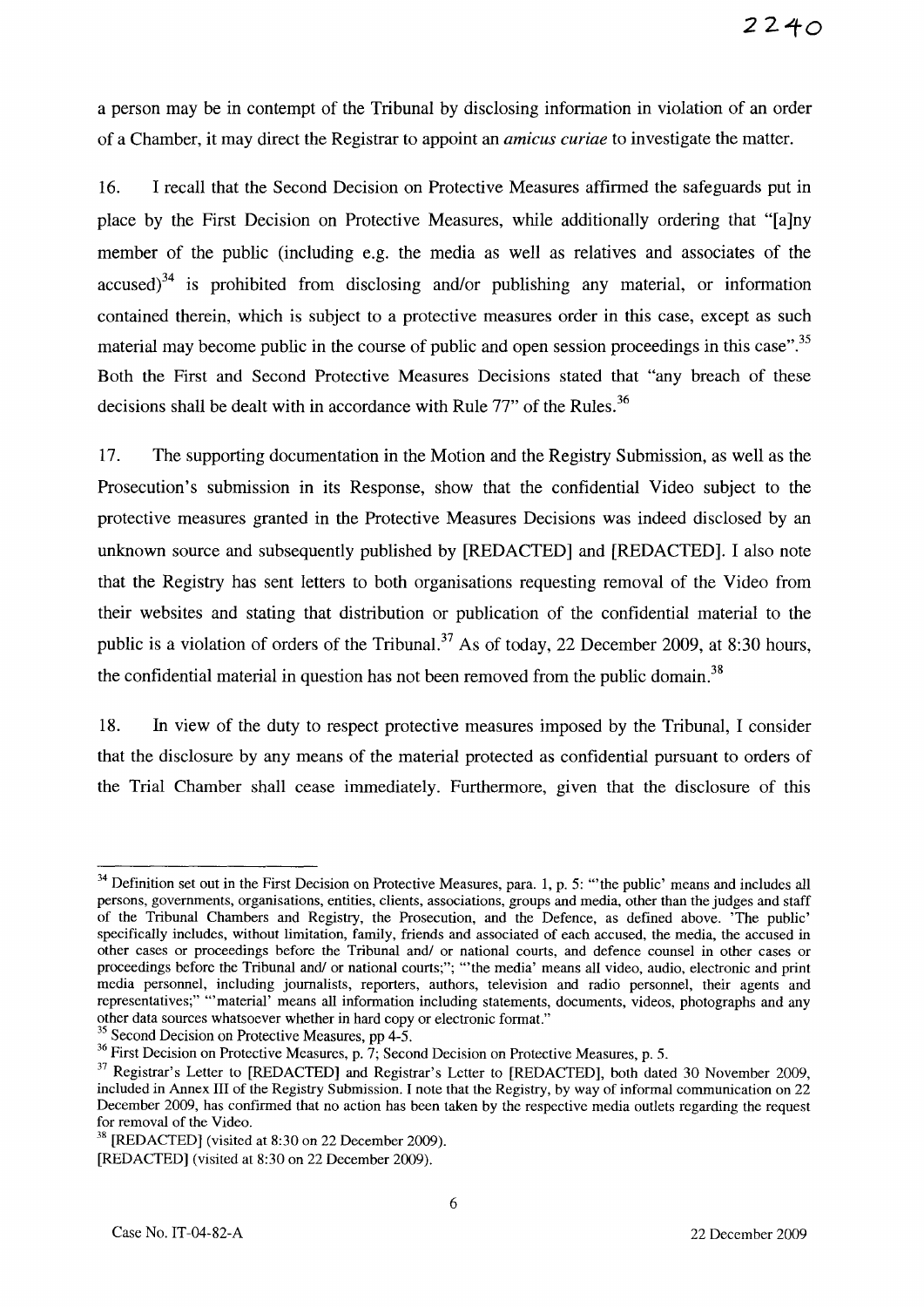confidential Video has been widely attracting attention of the media,  $39\text{ I}$  also consider that the parties and members of the public should be reminded of the prohibition of disclosure of confidential material, including the Video.

19. However, I consider that Boskoski has failed to demonstrate any failure on the part of the authorities of the FYROM in ensuring the security and well-being of Boškoski and his family.<sup>40</sup> Furthermore, he has not substantiated the reason why measures additional to that which the FYROM has already provided to protect him and his family as citizens of the FYROM are necessary.<sup>41</sup> Therefore, I am not persuaded that any issuance of a request to the authorities of the FYROM with a view to ensure the safety of Boškoski and his family is necessary at this stage.<sup>42</sup>

# 20. [REDACTED],<sup>43</sup> [REDACTED].<sup>44</sup> [REDACTED].

#### E. **Disposition**

21. For the foregoing reasons, I **GRANT** the Motion in part, and

**ORDER** [REDACTED] and [REDACTED] to immediately remove the Video in question from their web sites and from any other record accessible to the public over which they have control, to cease and abstain from any further publication of the Video, to return the original copy of the Video which they received to the Registry of the Tribunal, and to destroy all copies made of said Video in their possession;

**REMIND** the parties and any member of the public (including the media), of their obligation not to disclose any confidential material, including those subject to protective measures as ordered in the Protective Measures Decisions, to the public, and that those responsible for disclosure of information in breach of the Tribunal's order may be held in contempt of the Tribunal pursuant to Rule 77 of the Rules;

<sup>&</sup>lt;sup>39</sup> Motion, para. 8 and Annexes B through F.

<sup>&</sup>lt;sup>40</sup> In particular, Boškoski does not show how his counsel's letter to Nikola Gruevski, the Prime Minister of the FYROM, of 17 August 2009 expressing their concern for the safety of Boskoski and his family was insufficiently addressed, Motion, para. 7.

<sup>41 [</sup>REDACTED]. [REDACTED].

<sup>42</sup> In this regard, *see Prosecutor v. Tihomir Blaskic,* Case No. IT-95-14-AR108 *bis,* Judgement on the Request of the Republic of Croatia for Review of the Decision of Trial Chamber II of 18 July 1997, 29 October 1997, para. 31, stating that:

<sup>[</sup>i]t is [...] to be regarded as sound policy for the Prosecutor, as well as defence counsel, first to seek, through cooperative means, the assistance of States, and only if they decline to lend support, then to request a Judge or a Trial Chamber to have recourse to the mandatory action provided for in Article 29 [of the Statute].

*See* also *Prosecutor v. Milan Milutinovic,* Case No. 1T-05-87-AR108bis.2, Decision on Request of the United States of America for Review, 12 May 2006, para. 32.